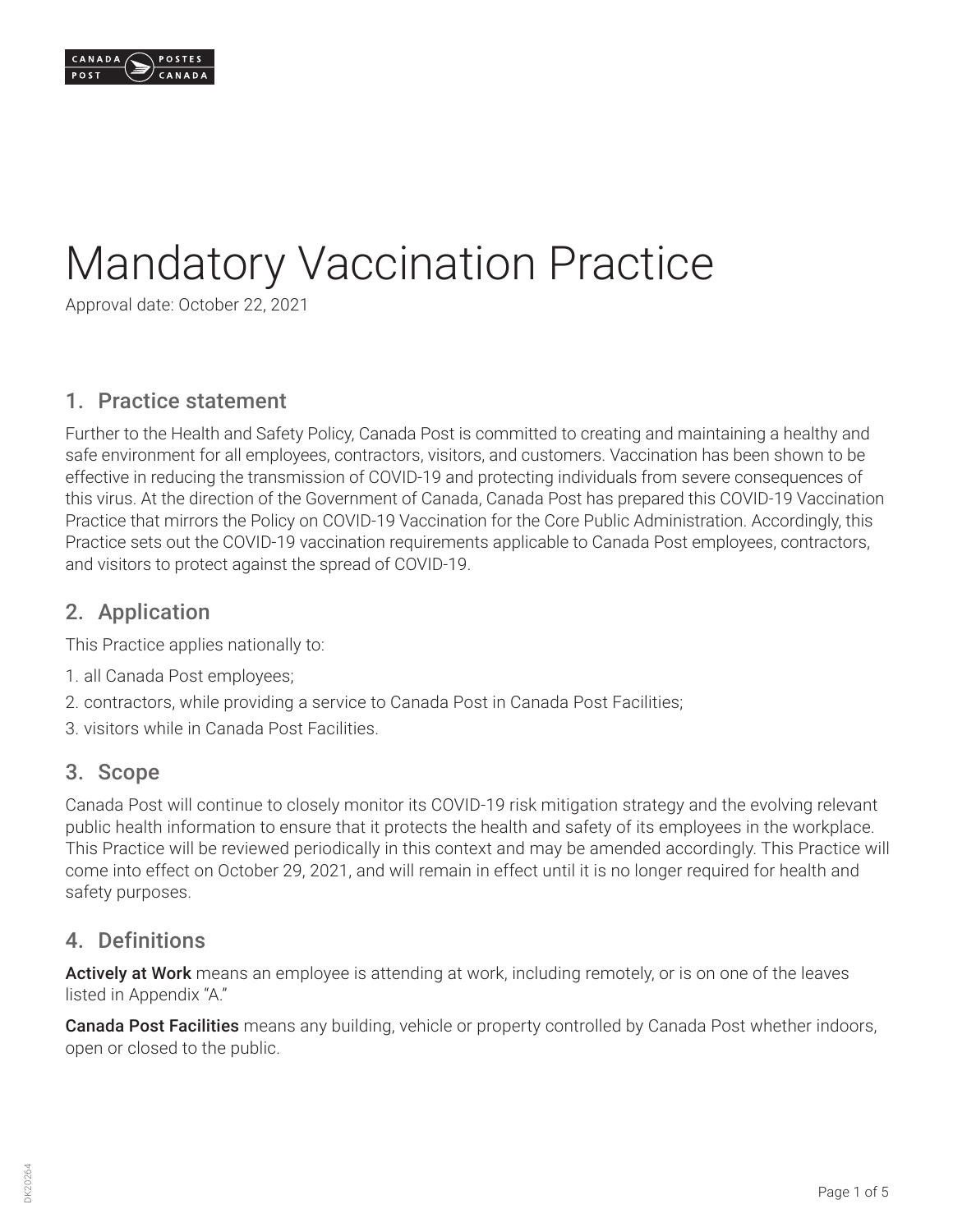Fully Vaccinated means an individual who, at least 14 days prior has:

- Received both doses of a Health Canada authorized COVID-19 vaccine that requires 2 doses to complete the vaccination series (as of September 16, 2021): Pfizer-BioNTech Comirnaty COVID-19 vaccine, Moderna Spikevax COVID-19 vaccine, or AstraZeneca Vaxzevria COVID-19 vaccine.
- Received a mixed dose COVID-19 vaccination series aligned with the National Advisory Committee on Immunization (NACI) recommendations on the use of COVID-19 vaccines;
- Received 1 dose of a Health Canada authorized COVID-19 vaccine that only requires 1 dose to complete the vaccination series (as of September 16, 2021): Janssen (Johnson & Johnson) COVID-19 vaccine; or
- For current residents of Quebec only, has had a laboratory-confirmed COVID-19 infection followed by at least 1 dose of a Health Canada authorized COVID-19 vaccine.

This definition will be adjusted if and as required when the NACI makes any future recommendations.

Partially Vaccinated and intends to become Fully Vaccinated means an individual who has received 1 dose of a 2-dose Health Canada authorized COVID-19 vaccine, but who has not received a full vaccination series, and does not meet the definition of Fully Vaccinated, but who intends on becoming vaccinated as described in section 5.1 below.

Unable to be Vaccinated means an individual who cannot be Fully Vaccinated due to a prohibited ground of discrimination as defined in the *Canadian Human Rights Act*.

Unwilling to be Fully Vaccinated means an individual who refuses to disclose their vaccination status (whether they are vaccinated or not); for whom accommodation for a prohibited ground of discrimination is not granted and where the individual is still unwilling to be vaccinated; who is partially vaccinated but is not willing to become Fully Vaccinated; and who has attested that they are not vaccinated.

Visitor means anyone other than an employee, contractor, or customer.

## 5. Expectations

## 5.1 Employees

All employees hired before the date this Practice comes into effect will be required to attest to their vaccination status, as defined above, as:

- 1. Fully Vaccinated;
- 2. Partially Vaccinated and intends to become Fully Vaccinated;
- 3. Unable to be Vaccinated; or
- 4. Unwilling to be Vaccinated.

All employees hired after the date this Practice comes into effect will be required to confirm their vaccination status, as defined above, as:

- 1. Fully Vaccinated; or
- 2. Unable to be Vaccinated.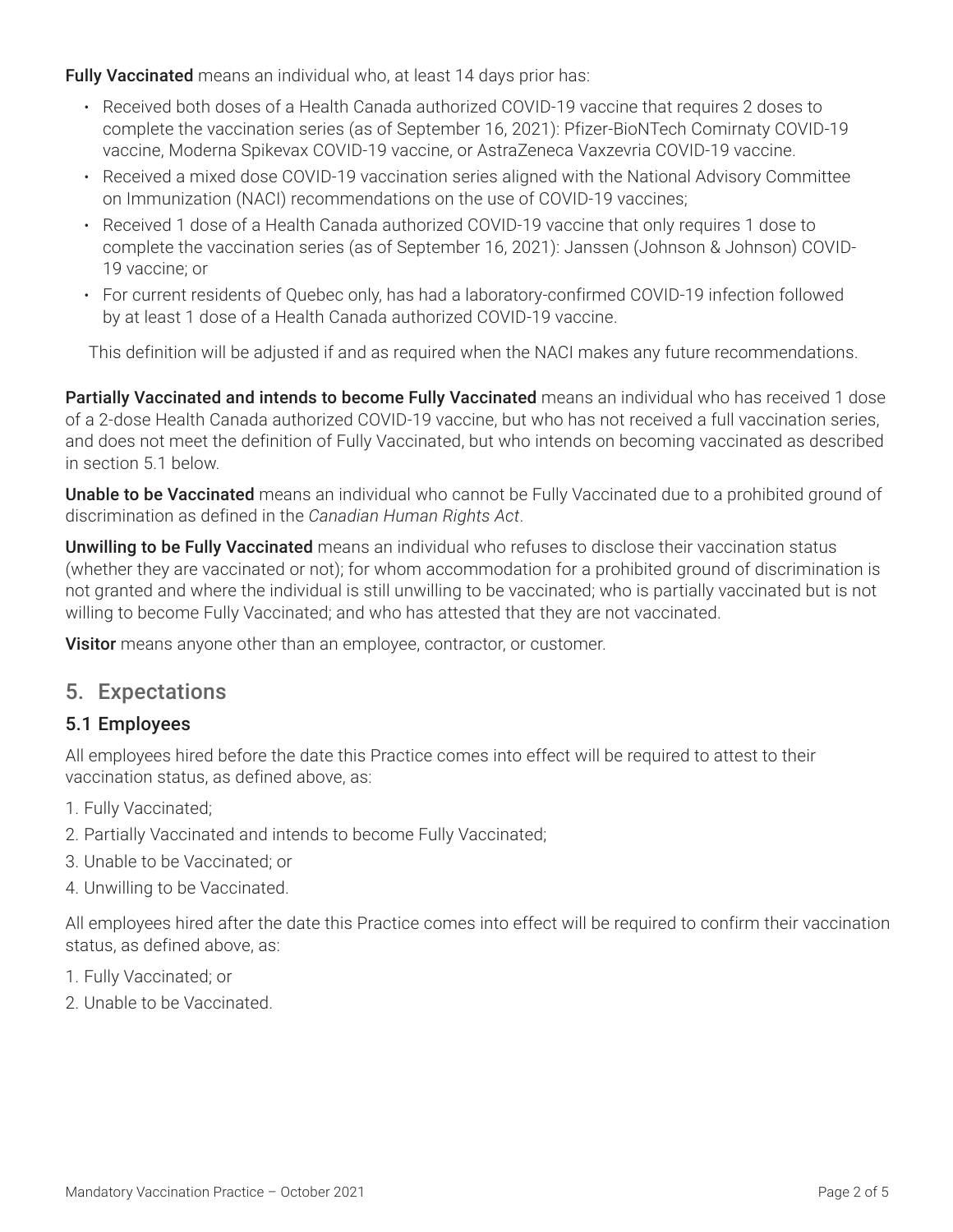Employee attestations are required by the following applicable deadlines:

- Employees Actively at Work and hired before the date this Practice comes into effect: November 12, 2021;
- Employees not Actively at Work: prior to returning to work; and
- Employees Actively at Work hired after the date this Practice comes into effect: prior to commencing any work for, or training with, Canada Post (these employees will have already been required to confirm their vaccination status prior to being offered employment).

Employees who attest to being Partially Vaccinated and intending to become Fully Vaccinated will be required to:

- conduct COVID-19 testing twice per week if the employee is attending at the workplace, until such time as they are Fully Vaccinated, or are placed on Leave Without Pay; or
- if working remotely, conduct COVID-19 testing twice per week, the first test being done prior to attending at the workplace for any duration, until such time as they are Fully Vaccinated, or are placed on Leave Without Pay.

All employees Actively at Work who are Partially Vaccinated and intend to become Fully Vaccinated must attest to being Fully Vaccinated no later than January 29, 2022. All employees not Actively at Work must attest to being Fully Vaccinated no later than 10 weeks from the date they attest to being Partially Vaccinated. If a Partially Vaccinated employee does not attest to being Fully Vaccinated within these time frames, they will be considered Unwilling to be Vaccinated and placed on Leave Without Pay.

Employees who attest to being Unable to be Fully Vaccinated will be required to:

- provide complete and accurate information as required by Canada Post to evaluate their accommodation request and identify appropriate accommodation;
- cooperate in the accommodation process; and
- notify their team leader if their accommodation needs change.

Employees who attest to being Unwilling to be Fully Vaccinated will be:

• restricted from attending at work, including remotely, and placed on Leave Without Pay after November 26, 2021, or, if the employee is not Actively at Work when they provided such an attestation, on the expected date of return to work.

An employee who has been placed on Leave Without Pay and who later attests to being Partially Vaccinated and intends to become Fully Vaccinated will then resume work and be subject to the requirements outlined above, "Employees who attest to being Partially Vaccinated and intend to become Fully Vaccinated."

If an employee is required to undergo COVID-19 testing pursuant to this Practice and tests positive, they cannot attend at the workplace and must immediately contact Public Health for direction and notify their team leader.

#### 5.2 Contractors and Visitors

Contractors are expected to be Fully Vaccinated when entering a Canada Post Facility and develop their own vaccination plan which mirrors the principles of this Practice.

Visitors who are not Fully Vaccinated will not be permitted to attend at a Canada Post Facility. Accommodations will be made with Visitors where required based on grounds outlined under the *Canadian Human Rights Act*.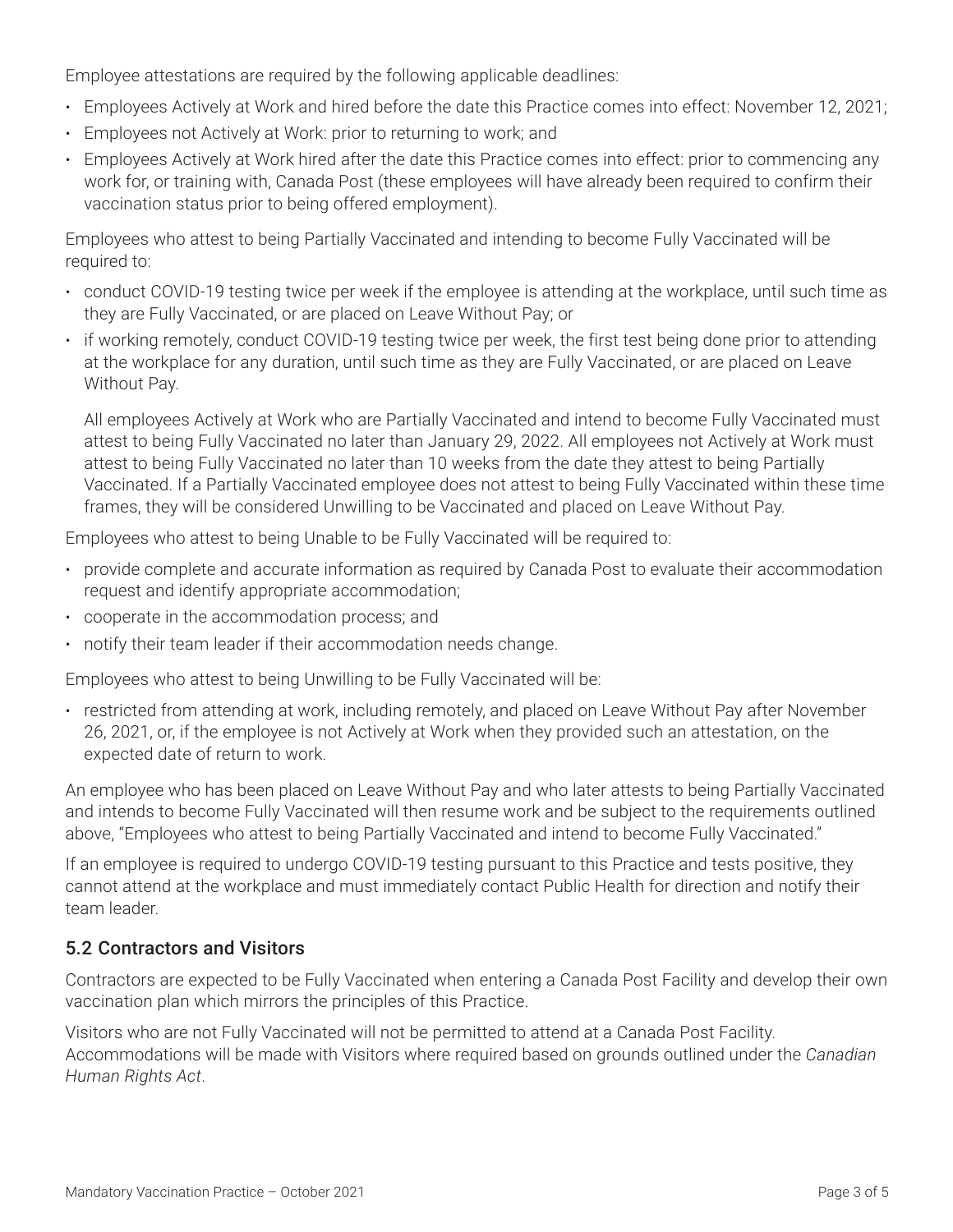## 5.3 Other

Compliance with this Practice does not exempt persons from any other Canada Post COVID-19 safety protocol (i.e. face coverings, physical distancing, screening, etc.).

## 6. More about the Practice

## 6.1 Proof of vaccination

Proof of vaccination, such as a government issued electronic or printed vaccination record which indicates the date(s) on which the individual received a COVID-19 vaccine, may be required. Proof of vaccination may be collected by a National audit team or through electronic submission.

## 6.2 Proof of negative COVID-19 test result

Proof of a negative COVID-19 test result may be required. Proof of negative COVID-19 test results may be collected by Disability Management, a National audit team or through electronic submission.

## 6.3 Failure to complete attestation

Employees who are:

- Actively at Work and do not provide their attestation by November 26, 2021; and
- not Actively at Work and do not provide their attestation by the business day prior to their expected date of return to work;

will be considered Unwilling to be Fully Vaccinated and will be placed on Leave Without Pay.

## 6.4 Privacy

Information collected pursuant to this Practice will be handled and protected in accordance with Canada's *Privacy Act* and Canada Post's Employee Privacy Policy and Customer Privacy Policy. All information collected, including attestations, proof of vaccination or proof of negative COVID-19 test results will be retained for the time this Practice is in effect, unless an employee requests it be retained for longer or it is required by law.

## 7. Roles and responsibilities

Employees, contractors, and Visitors are responsible for complying with this Practice.

Canada Post is responsible for:

- promoting awareness of this Practice through communications and signage;
- providing training as may be required by this Practice and tracking records of attendance when applicable;
- collecting and storing attestation information;
- conducting audits on attestations;
- responding to employees' requests for accommodation;
- ensuring a respectful, productive, inclusive, and equitable environment, including ensuring employees are aware that harassment or other prohibited conduct directed toward an individual for any reason, including based on their vaccination status, will not be tolerated;
- ensuring that personal information is collected and managed in accordance with the *Privacy Act* and all other legislation, or applicable Canada Post policies or practices; and
- collecting, validating and retaining relevant information for accommodation requests.